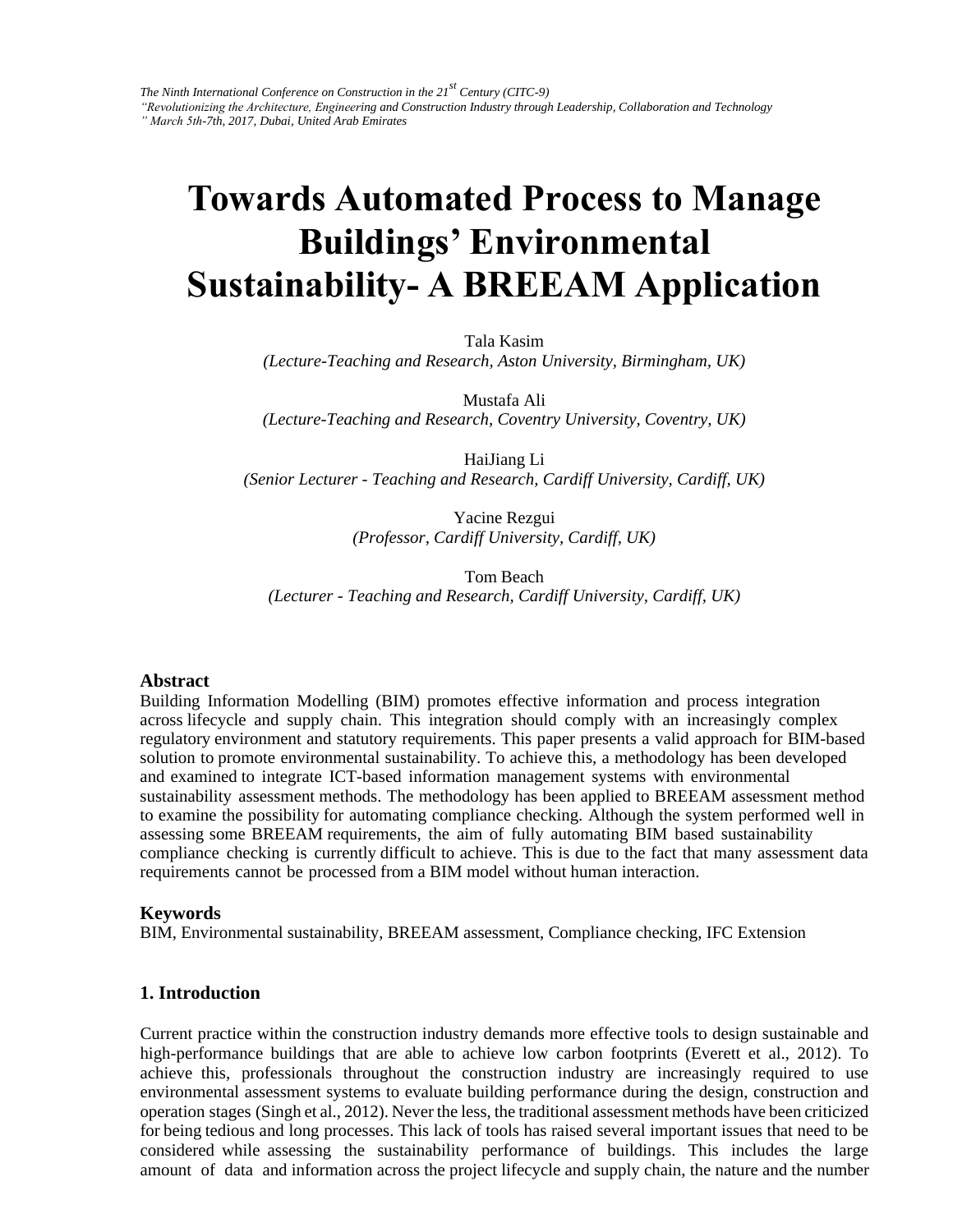of the performance criteria and their divergent influence on the different stages of construction projects (Jaffe et al., 2005).

While a plethora of environmental assessment methodologies and frameworks are currently available to enforce the delivery of low carbon buildings (Trusty, 2000) (e.g., BREEAM and LEED), there is a clear gap in the provision of design-friendly tools and services that support and implement these methodologies and facilitate the process of environmental assessment. Moreover, the current manual practice of conducting an environmental assessment is not effective, as carried out during the later stages of the construction process. Hence, any improvements in achieving the desired sustainable performance have often proved too expensive and time consuming (Kibert, 2008). A comprehensive assessment process of regulatory compliance has not yet been achieved to-date. In the UK, BREEAM assessment is conducted manually by professional BREEAM assessors. To resolve that, the construction industry needs a fundamental change in the assessment culture and methodology in order to provide the opportunity to address holistically and in an integrated way, the required life cycle performance assessment (Lee and George, 2013).

The relatively recent emergence of BIM technologies provides a key opportunity to optimise the process of environmental assessment and regulatory compliance checking. The UK government has announced that the use of Building Information Modelling (BIM) is now mandatory for all public sector projects (Counsell, 2012). The focus has since shifted from the encouragement of adoption, to practical BIM implementation and hence to effectively integrate the power of BIM to facilitate sustainability assessment of buildings (Jung and Joo, 2011, Singh et al., 2011).

The approach presented in this paper will address the challenge of automating the highly-complex and technically-rigorous BREEAM assessment process. The availability of such a system will prove invaluable in increasing the functionality of BIM solutions to allow building designers to manage the sustainability performance of their design during the early stages of a construction project. In addition, such a solution will have the significant advantages of reducing the time required for the assessment process, and conducting the work at a minimum cost.

# **2. Background**

BIM tools allow efficient sustainable construction by providing the information required for sustainable design analysis and analysis available throughout the design stage as by product of design activities. This has been reported by many researchers and software venders such as Autodesk (Azhar et al., 2009). For example, the energy performance of a building could be directly influenced by the building features such as massing, orientation, openings, space layout, insulation specifications and so on. By using BIM, designers are able to consider these aspects and their impacts in a more integrated and informed way to achieve an optimized design which meets sustainable building regulations.

In order to practically conduct building performance assessment in the early design and preconstruction stage, the access to a comprehensive set of information and knowledge regarding building form, component behaviour, management system, location, materials, context, and technical systems are required. Therefore, the integration between BIM and sustainability tools to develop an automated assessment process has been studied by many researchers (Biswas and Wang, 2008). Furthermore, there are many practical attempts to consider sustainability assessment process using information modeling tools.

BIM software companies such as Bentley Systems, Autodesk and Graphisoft have developed their integrated BIM solutions where the regulation compliance checking has become a differentiating and marketing feature. This is reflected in Bentley System's AECOsim Compliance Manager; a project management and collaboration service to automate the LEED certification process for the United States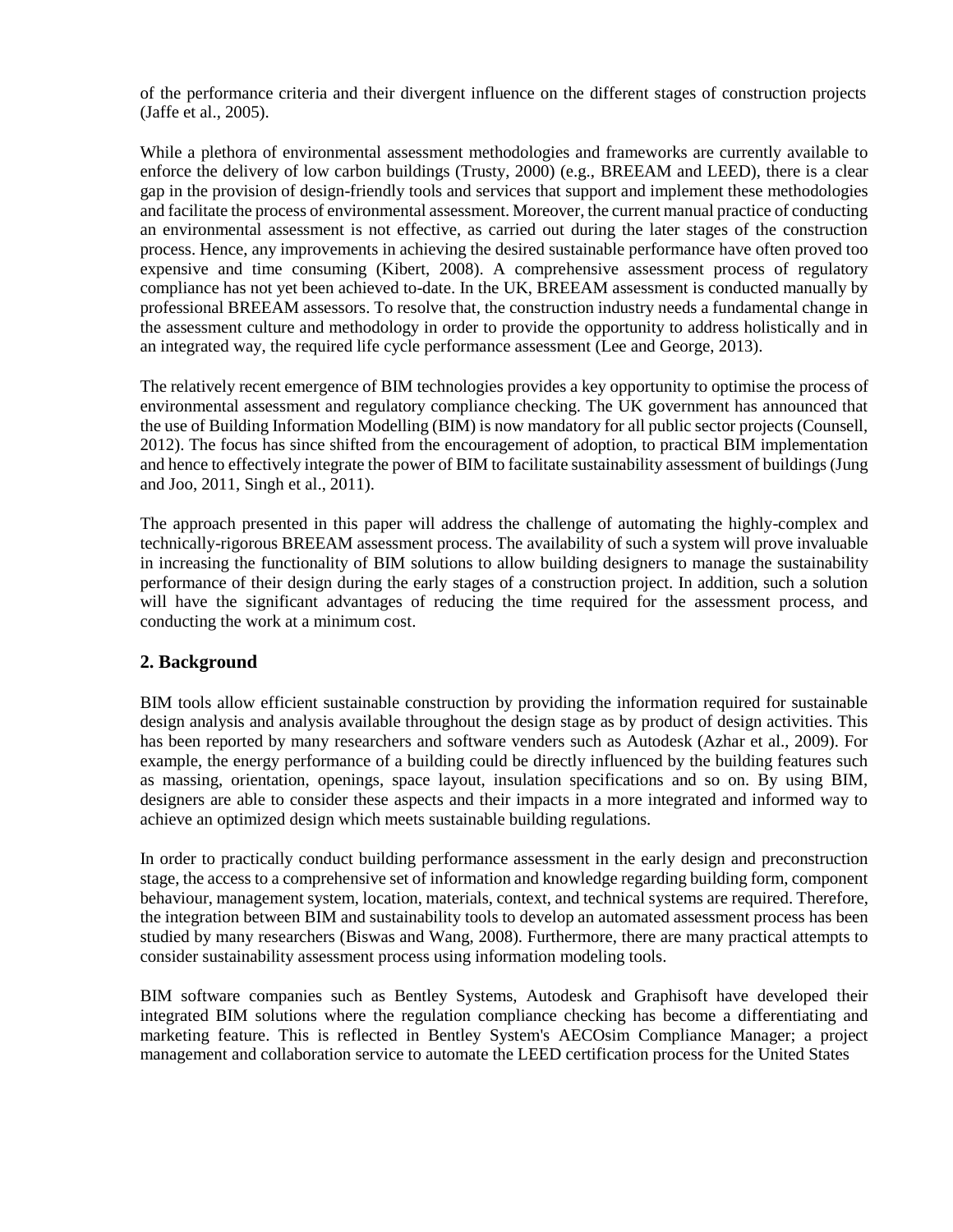Green Building Council's (USGBC) (Bentley, 2016). The system is based on a centralized online LEED data repository and a record for project information. The system checks building's LEED rating using checklists, wizards and calculators. However, this state-of-the-art service fails short in providing an integrated solution that extracts seamlessly the necessary data from the BIM taking into account the lifecycle and supply chain complexity. This is the clear gap addressed by the present paper.

There is a considerable number of software tools used for sustainability analysis, energy analysis and CO2 emission calculations. For example IES<VE> has the ability to conduct energy analysis and examine building compliance with part L of the English building regulations and check against the LEED rating system. The process is managed by BIM and the capability of data exchange between BIM design tools and energy simulation tools (Crawley et al., 2001). Different formats for data is used to achieve the exchange and the most popular ones are gbXML and Industry Foundation Classes (IFC). However, there are some limitations in their usage; gbXML is not comprehensive and it lacks lifecycle consideration and IFC does not include all of the information needed for sustainability compliance checking.

Beyond building simulation tools which mainly focus on energy efficiency of the building, and this only represents a part of the comprehensive BREEAM environmental assessment process, there are several attempts to consider building model checking systems. These were well studied by the author to facilitate the development of the current methodology.

One of the most popular model checking systems is Solibri Model Checker (SMC). Solibri has been designed to achieve continuous quality control for the building model during its life cycle. Its functionality is based on an information take-off (ITO) capability, which allows users to collect information from the BIM, organise it, visualize it, read the IFC file, map it to its rules structure, and report results instantly. The information that can be checked with SMC includes areas and spatial calculations, the envelope of the building to be used for energy calculations, volumes, and quantities. Furthermore, there are many other systems to conduct design rule checking of the building information model such as Jotne Express Data Manager, EDM Model Checker, and E-plan Check of the Singaporean CORNETE project (Eastman et al., 2009)

The methodology applied in the aforementioned compliance checking approaches was to create IFC models and then process the IFC files to facilitate information exchanging and processing (Salama and El-Gohary, 2011). Most of the previous developments focused on the architectural and structural design domain, where efforts were exploited only to examine compliance with relatively simple form of rules such as dealing with geometrical or special attributes (Khemlani, 2002). For example, checking access dimensions, doors sizes, or wall thickness (Yang and Xu, 2004). It can be concluded from literature review findings that BIM integrated solutions for sustainability checking is still in its early stages (Kasim, 2013). Therefore, this paper presents the methodology that has been developed for a more comprehensive assessment process. This methodology paves the way to a design management approach. It can be used iteratively to simulate the performance criteria against targeted regulations as design develops. This helps designers manage the compliance checking process over the life cycle of the construction project and equally the tool provides the designer with constant feedback on how to improve the performance of the design as needed.

# **3. Automation of Environmental Assessment Method**

The stages of BIM- based sustainability compliance checking described in this paper are in line with the previously reported efforts by (Eastman et al., 2009), where code compliance checking is structured into four major phases: (a) rule interpretation and logical structuring, (b) building model preparation, (c) the rule execution phase, and (d) the reporting of the checking results. However, there are some significant differences in terms of the functional issues presented in each phase. Figure 1 illustrates the overall structure of the developed approach, and the details are explained in the following sub-sections.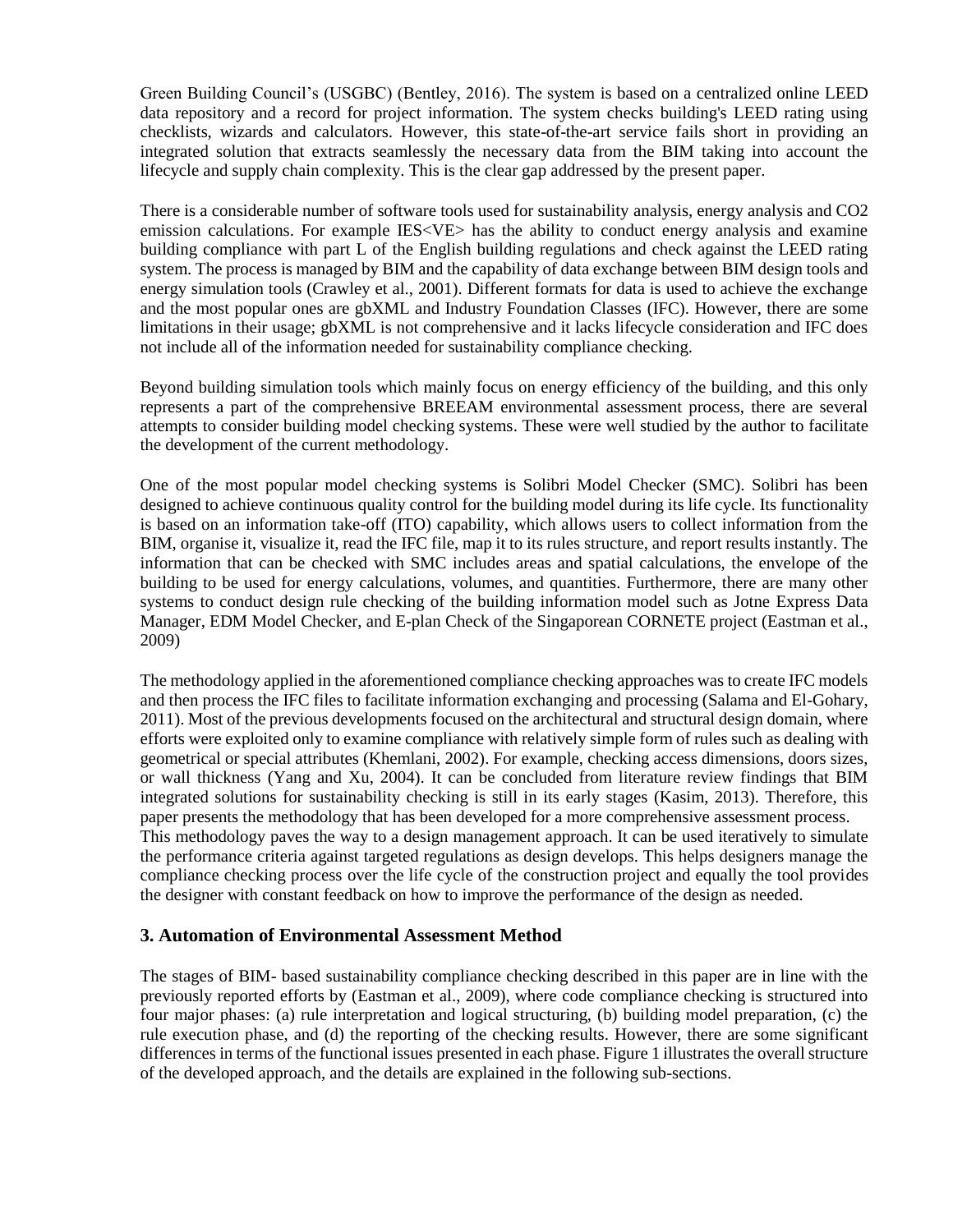Figure 1 shows how the regulations (BREEAM in the current paper) has been converted into rules to facilitate compliance checking. Within Figure 1, label (1) shows how rules are extracted using decision logic and a metadata language called RASE (Hjelseth and Nisbet, 2011). This process creates formalized business rules that can be further integrated into automated services as shown in label (2). The output of this process is a taxonomy of the domain of compliance requirements and their required data for the particular regulation. This taxonomy describes all objects and attributes that are needed for the assessment.



**Figure 1 Methodology overview**

Based on this taxonomy, a list of data items has been identified to generate a dictionary of compliance data requirements. The advantage of having this dictionary is to perform an enhancement of the current IFC standards (Label 3). From this analysis, a set of improvements have been identified in order to make an IFC extension for sustainability compliance checking. Finally, a rule engine is used to perform the compliance check against an IFC model (Label 4).

The rule based system is then integrated in the form of a plug in with an industry standard design package. In the current case implementation, the rules checking system was integrated with Bentley Microstation (Figure 2). However, the generic so that a similar plug in for Autodesk Revit or any other BIM design tool could easily be created.



**Figure 2 Bentley Microstation interface for compliance checking**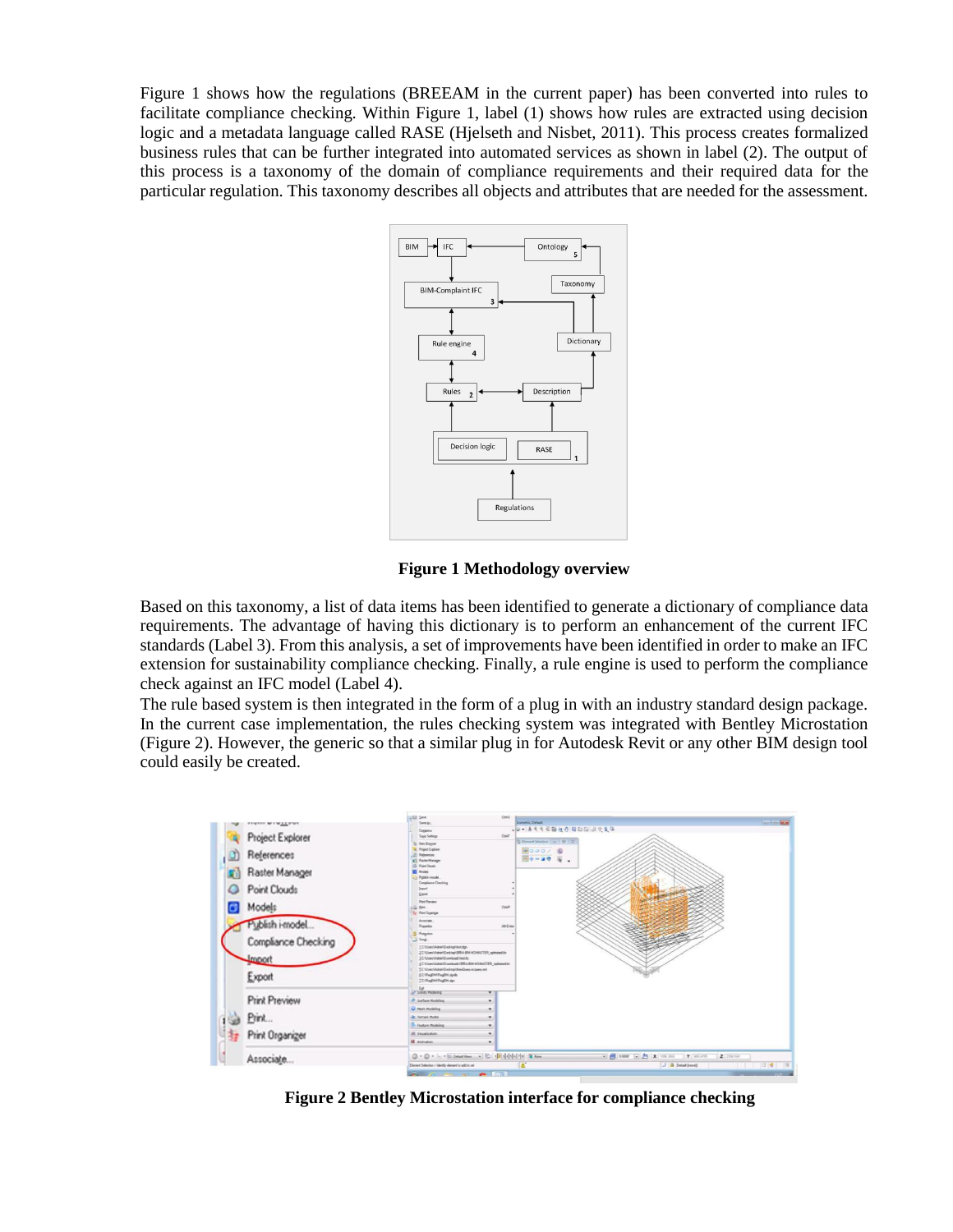This ability to integrate a regulatory compliance system together with design tools has many advantages for designers. It allows them to visualize and preview the sustainability performance of a building and its regulatory compliance during the modelling phase, enabling them to achieve the optimized design. In addition to this, we believe it can reduce the time and cost and release human assessors from such a repetitive and tedious task

## **4. Implemntation and results validation**

The developed methodology has been validated by applying it to a real case study. A BIM model of a predesigned and pre- BREEAM assessed building has been imported to Bentley microstation where the plugin for the compliance checking was added.

Then BREEAM assessment has been conducted using the developed methodology to verify the accuracy of the system and to reflect the differences between the compliance checking results obtained from the actual manual process and the automated computer-based approach. Results for the overall BREEAM assessment of the building is given in table 1. In this paper, validation results for BREEAM-Management category is illustrated.

| <b>BREEAM</b> Category    | Credits<br>Achieved | Credits<br>Available | % of Credits<br>Achieved | Category<br>Weighting | Category<br>Score |
|---------------------------|---------------------|----------------------|--------------------------|-----------------------|-------------------|
| Management                | $\overline{22}$     | 22                   | 100.00%                  | 0.12                  | 12.00%            |
| Health and Wellbeing      | 14                  | 15                   | 93.33%                   | 0.15                  | 14.00%            |
| Energy                    | 8                   | 31                   | 25.81%                   | 0.19                  | 4.90%             |
| <b>Transport</b>          |                     | 11                   | 63.64%                   | 0.08                  | 5.09%             |
| Water                     |                     | 9                    | 77.78%                   | 0.06                  | 4.67%             |
| Materials                 | 4                   | 13                   | 30.77%                   | 0.125                 | 3.85%             |
| Waste                     | 7                   | 7                    | 100.00%                  | 0.075                 | 7.50%             |
| Land Use and Ecology      | 6                   | 11                   | 54.55%                   | 0.1                   | 5.45%             |
| Pollution                 | 11                  | 13                   | 84.62%                   | 0.1                   | 8.46%             |
| Innovation                | 5                   | 10                   | 50.00%                   | 0.1                   | 5.00%             |
| <b>Final BREEAM</b> score |                     |                      |                          |                       | 70.92%            |
|                           |                     |                      |                          |                       | <b>EXCELLE</b>    |
| <b>BREEAM Rating</b>      |                     |                      |                          |                       | <b>NT</b>         |

### **Table 1 BREEAM Assessment results**

The implementation results shows that the developed system correctly calculates the correct results, as judged by a comparison with the traditional assessment method. Most of the BREEAM requirements concerning the sustainable management of the building design are subjective; this information can seldom be presented directly by the information model. However, the model was enriched by these information and BREEAM assessment was then conducted.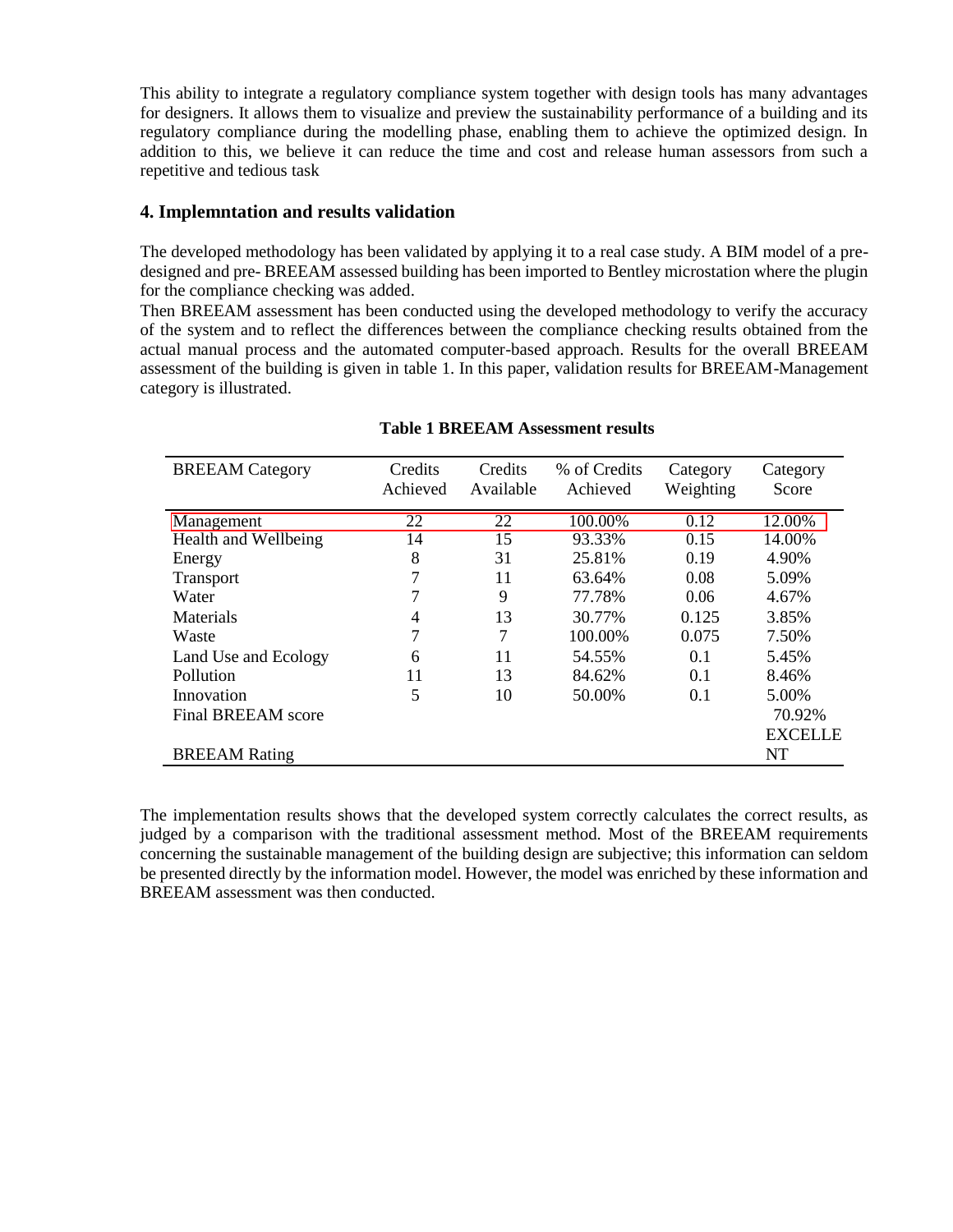

**Figure 3 BREEAM assessment results**

# **4. Conclusion**

This paper has presented a generic valid methodology for sustainability assessment checking using BIM integration solution. The system can facilitate automating sustainability assessment process by using Building model data to examine sustainability performance. The methodology has been applied to BREEAM assessment method and it involved extracting the relevant information for BREEAM assessment using the concept of BIM through the several stages; (a) extracting information requirements from BREEAM textual format; (b) converting these into BIM-friendly rules; (c) processing these rules through a dedicated rule-based service; and (d) performing BREEAM assessment performance analysis underpinned by the BIM concept. The methodology relied on using IFC data model which lacks the comprehensive representation of the data needed for the assessment, nevertheless, the developed system has address this issue and involve the enhancement of IFC files to include the required data for sustainability assessment and make it available in the Building information model.

Although the methodology that has been developed and the resulting BREEAM compliance checker have both performed well, the aim of fully automating BIM based sustainability compliance checking is currently difficult to achieve. This is due to the fact that many assessment data requirements are subjective and cannot be obtained from a BIM model without human interaction.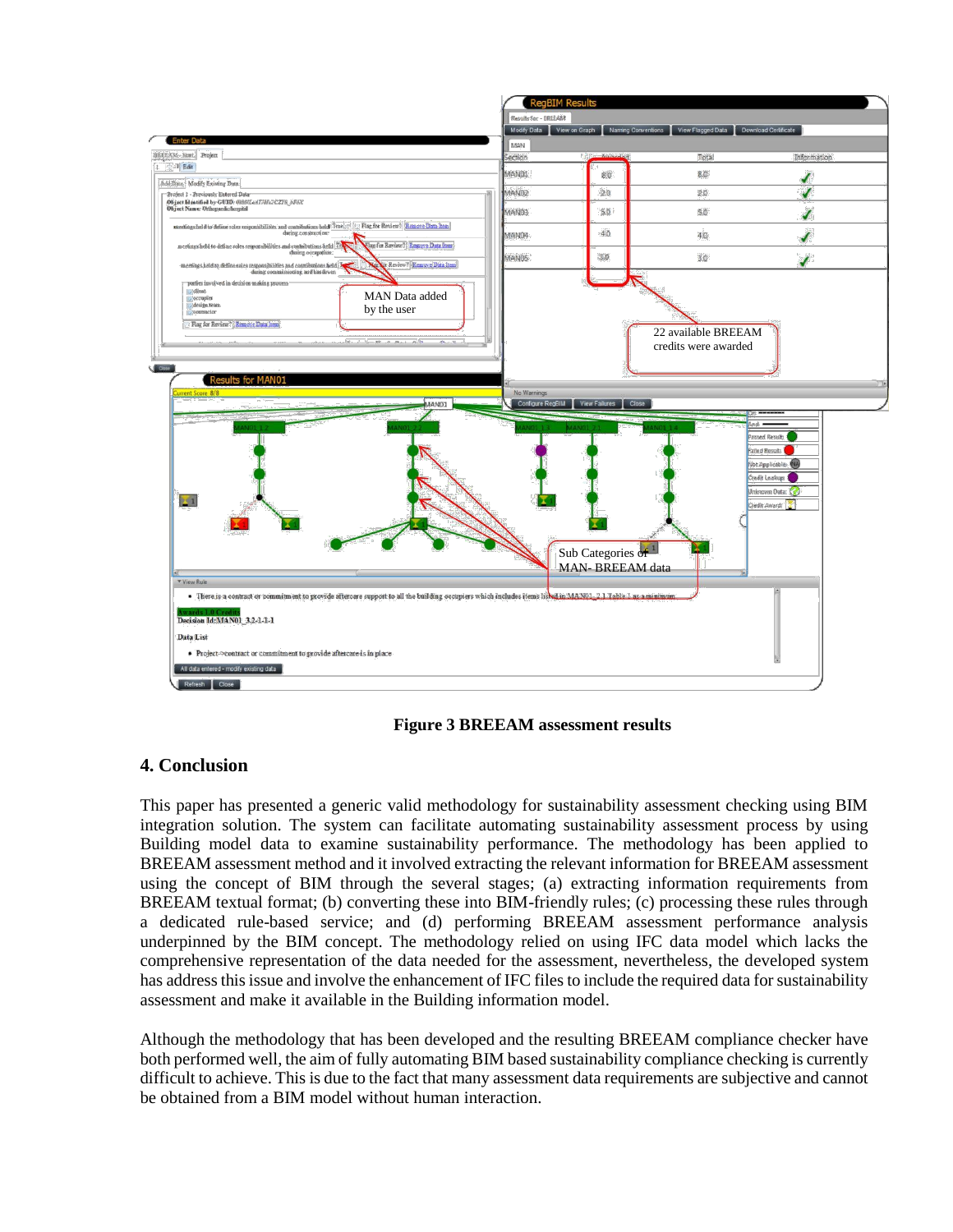The approach presented in this paper is a management approach which can support a design performance review over time, as the design is developed and new details are added. The approach is generic and applicable to other regulatory compliance domains. The challenges of its implementation depend on the level of information of the building model and the complexity of the applied regulations. Finally, it is worth noting that the developed system presented in this paper is tested by the RegBIM project and is currently in the process of being exploited as an online service by the Building Research Establishment (BRE) in the UK.

## **Acknowledgements**

This work reported in this paper has been implemented by the RegBIM project. The project is funded under the UK TSB (Technology Strategy Board) programme with Ref. 14902-87423. The Authors would also like to acknowledge the contributions of BRE global Ltd., AEC3 Ltd and Skanska Ltd¬. Any opinions, findings, conclusions or recommendations presented in this paper are those of the authors and do not necessarily reflect the views of other organizations.

## **4. References**

- Azhar, S., Brown, J. & Farooqui, R. 2009. BIM-based sustainability analysis: An evaluation of building performance analysis software. In: Proceedings of the 45th ASC Annual Conference, 2009.
- BENTLEY. 2016. AECOsim [Online]. 2016 copyright Bentley systems, incorporated. [accessed October 2016].
- Biswas, T. & Tsung-Hsien Wang, R. K. 2008. Integrating sustainable building rating systems with building information models.
- Counsell, J. 2012. Beyond Level 2 BIM, Web Portals and Collaboration Tools. In: 2012 16th International Conference on Information Visualisation, 2012. IEEE, 510-515.
- Crawley, D. B., Lawrie, L. K., Winkelmann, F. C., Buhl, W. F., Huang, Y. J., Pedersen, C. O., Strand, R. K., Liesen, R. J., Fisher, D. E. & Witte, M. J. 2001. EnergyPlus: creating a new-generation building energy simulation program. Energy and Buildings, 33, 319-331.
- Eastman, C., Lee, J.-M., Jeong, Y.-S. & Lee, J.-K. 2009. Automatic rule-based checking of building designs. Automation in Construction, 18, 1011-1033.
- Everett, R., Boyle, G., Peake, S. & Ramage, J. 2012. Energy Systems and Sustainability: Power for a Sustainable Future, Oxford Univerity Press.
- Hjelseth, E. & Nisbet, N. Year. Capturing normative constraints by use of the semantic mark-up (RASE) methodology. In: CIB W78 2011 28th International Conference-Applications of IT in the AEC Industry, 2011.
- Jaffe, A. B., Newell, R. G. & Stavins, R. N. 2005. A tale of two market failures: Technology and environmental policy. Ecological Economics, 54, 164-174.
- Jung, Y. & Joo, M. 2011. Building information modelling (BIM) framework for practical implementation. Automation in Construction, 20, 126-133.
- Khemlani, L. 2002. Solibri Model Checker. CADENCE-AUSTIN-, 32-34.
- Kibert, C. J. 2008. Sustainable Construction: Green Building Design and Delivery, Wiley.
- LEE, N. & GEORGE, C. 2013. Environmental assessment in developing and transitional countries: principles, methods and practice, Wiley.
- Salama, D. & El-Gohary, N. 2011. Semantic modeling for automated compliance checking. Journal of Computing in Civil Engineering, 641-648.
- Singh, R. K., Murty, H., Gupta, S. & Dikshit, A. 2012. An overview of sustainability assessment methodologies. Ecological Indicators, 15, 281-299.
- Singh, V., Gu, N. & Wang, X. 2011. A theoretical framework of a BIM-based multidisciplinary collaboration platform. Automation in Construction, 20, 134-144.